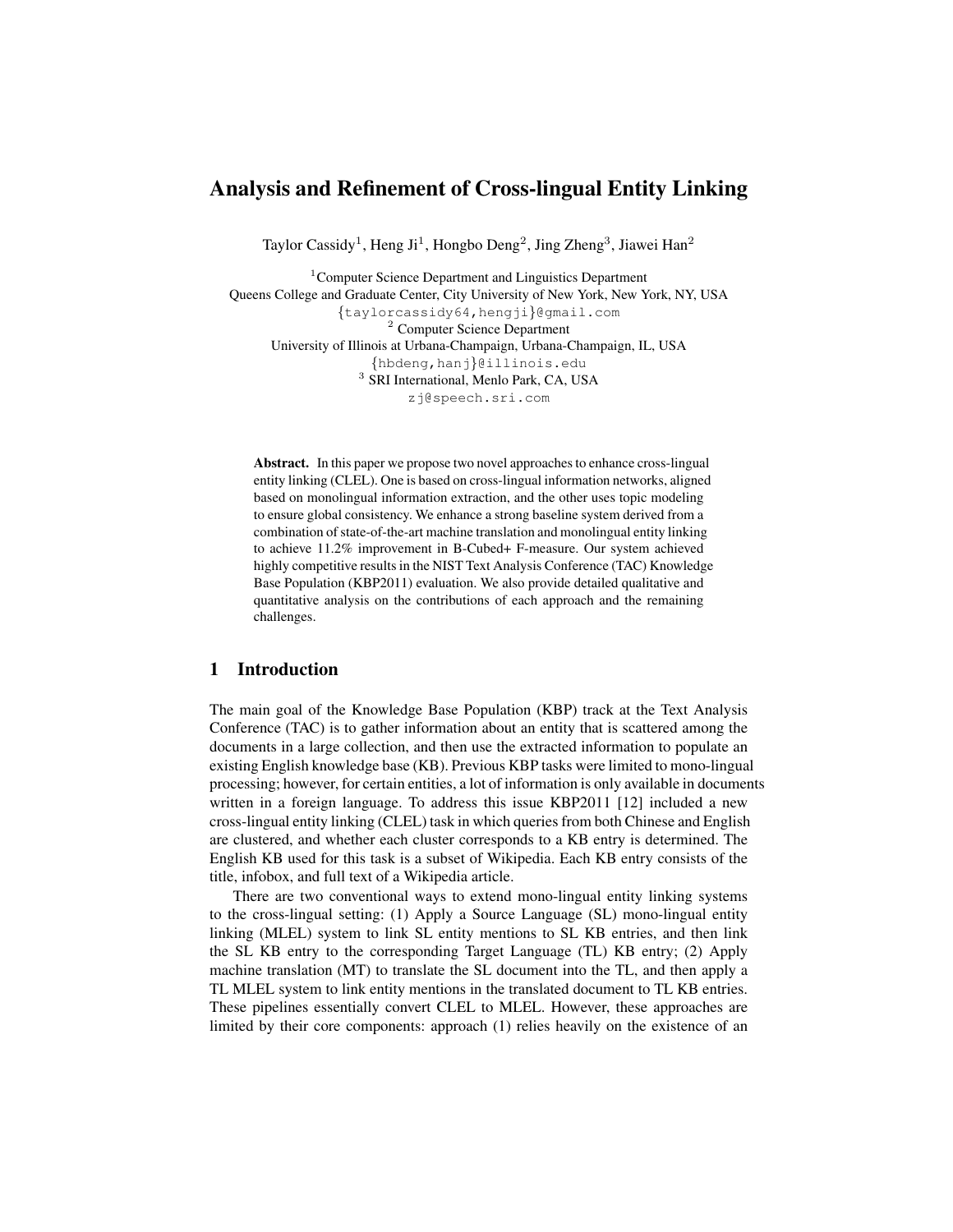SL KB whose size is comparable to the TL KB, as well as the existence of a reliable mapping between the two KB. Thus, this approach is not easily adaptable to low-density languages. Approach (2) relies on MT output, and as such it will suffer from translation errors, particularly those involving named entities (NE).

In order to both enhance the portability and reduce the cost of cross-lingual entity linking, we have developed a novel re-ranking approach which requires neither MT nor a source language KB. Our research hypothesis is that the query entity mentions ("queries" from here on) can be disambiguated based on their "collaborators" or "supporters"; namely, those entities which co-occur with, or are semantically related to the queries. For example, three different entities with the same name spelling "阿尔伯特/Albert" can be disambiguated by their respective affiliations with co-occurring entities: " $E$ 利时/Belgium", "国际奥委会/International Olympic Committee", and "美国科学 院/National Academy of Sciences". We construct a large entity supporting matrix to jointly mine and disambiguate entities.

In our second enhancement we adapt the distributional [10] and "One Sense Per Discourse" [9] hypotheses to our task: we hypothesize that queries sharing topically-related contexts tend to link to the same KB entry, and we consider the KB entry denoted by a query to be its *sense*, while treating a set of documents discussing the same topic as a discourse. Topic modeling provides a natural and effective way to model the contextual profile of each query [15]. Identical or highly similar entity mentions in a single coherent latent topic tend to express the same sense, and thus should be linked to the same KB entry. For example, a query "*Li Na*" is associated with a sports topic cluster represented by, {*tennis, player, Russia, final, single, gain, half, male, ...*}, and an identical query, "*Li Na*", is associated with a politics topic cluster represented by {*Pakistan, relation, express, vice president, country, Prime minister, ...*}; thus, they probably refer to two different entities. We also observe that entities play a significant role in distinguishing topics. Based on these observations, our second CLEL enhancement employs a topic modeling method with a biased propagation (in which both entities and documents are assigned to topic clusters), to the Chinese source documents. In doing so, we implicitly assume consistency of results among entities in each topic cluster based on our second hypothesis: "one entity per topic cluster".

# 2 Related Work

Although CLEL is a new task in the KBP track, similar efforts have been published in recent papers [18], but with evaluation settings and query selection criteria that are quite different (precision and recall are calculated on a by-token, as opposed to a by-cluster basis; their queries are selected automatically by propagating NE output from English source documents to parallel documents in other languages via automatic word alignment, while KBP CLEL queries were manually selected to cover many ambiguous entities and name variants). Almost all CLEL systems participating in the KBP2011 track (e.g. [19, 21, 7]) followed the approaches outlined above (MLEL using a source language KB or MLEL on MT output).

Some previous work applied similarity metrics to or used links between each multilingual pair of names to summarize multi-lingual Wikipedias [8], find similar sentences [2], or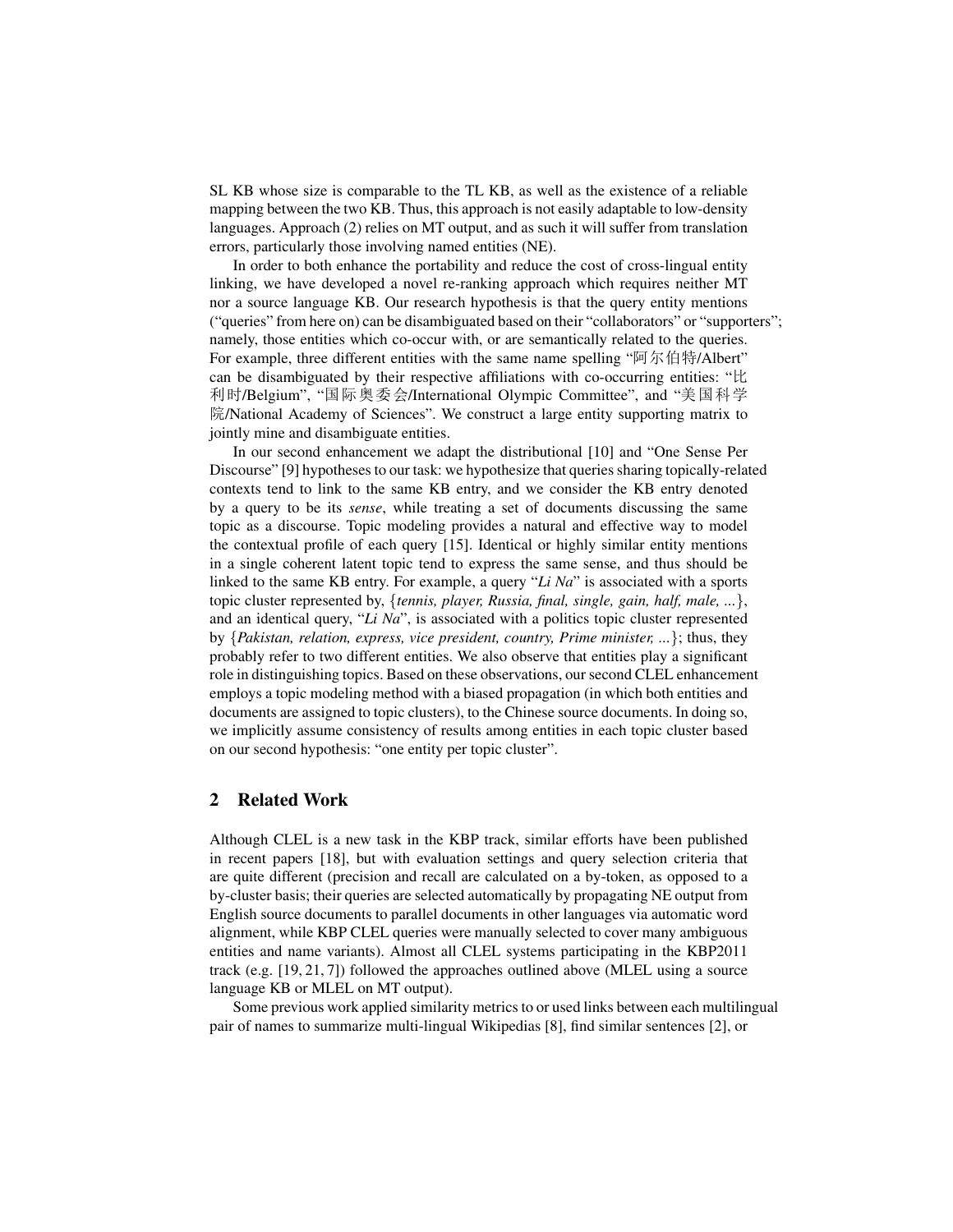extract bi-lingual terminology [6]. Some recent name pair mining work has been based on aligning Multi-lingual Wikipedia Pages [22], Infoboxes [17], and web co-occurrence based networks [23]. To the best of our knowledge, our re-ranking approach is the first work to apply unsupervised cross-lingual name pair mining to enhance entity linking. In addition, [20] used unambiguous concept mentions to bootstrap the linking of more ambiguous mentions based on Wikipedia link structure, but do not incorporate more fine-grained relationships between entities.

[15] applied topic modeling for the Web People Search task [1]. We extended this idea from the mono-lingual to the cross-lingual setting. The topic modeling method we use treats "entity mention" and "document" as node types in a heterogeneous network, where the topic distribution for a document is based on both its overall content as well as the topic distributions of the entity mentions it contains, which are completely derived from the topic distributions of the documents that contain them.

# 3 Task Definition

We are addressing the CLEL task of the NIST TAC KBP2011 evaluations [12]. Given a Chinese or English query that consists of a name string - which may refer to a person (PER), organization (ORG) or geo-political entity (GPE, a location with a government) - and a source document ID, a system is required to provide an English KB entry ID to which the name string refers. Queries for which no such KB entry exists are classified as NIL. Co-referring queries must be clustered (including those classified as NIL), and each cluster must be assigned a unique ID. KBP2011 used a modified B-Cubed metric (B-Cubed+) [12] to evaluate entity clusters.

# 4 System Overview

Figure 1 depicts the overall pipeline of our cross-lingual entity linking system. We have developed a baseline approach consisting of state-of-the-art name translation, machine translation, and mono-lingual entity linking. The baseline system first translates a Chinese query and its associated document into English, and then applies English MLEL to link the translated query, given the translated document as context, to the English KB.

We apply a Chinese name coreference resolution system [14] to each source document in order to get name variants for a given query. Then we apply various name translation approaches including name transliteration, name mining from comparable corpora and information extraction based name re-ranking, as described in [13].

We then apply a hierarchical phrase-based machine translation system as described in [24] to translate Chinese documents to English. The system is based on a weighted synchronous context-free grammar (SCFG). All SCFG rules are associated with a set of features that are used to compute derivation probabilities under a log-linear model. The scaling factors for all features are optimized by minimum error rate training (MERT) to maximize BLEU score. Given an input sentence in the source language, translation into the target language is cast as a search problem, where the goal is to find the highest-probability derivation that generates the source-side sentence, using the rules in the SCFG. A CKY-style decoder was used to solve the search problem.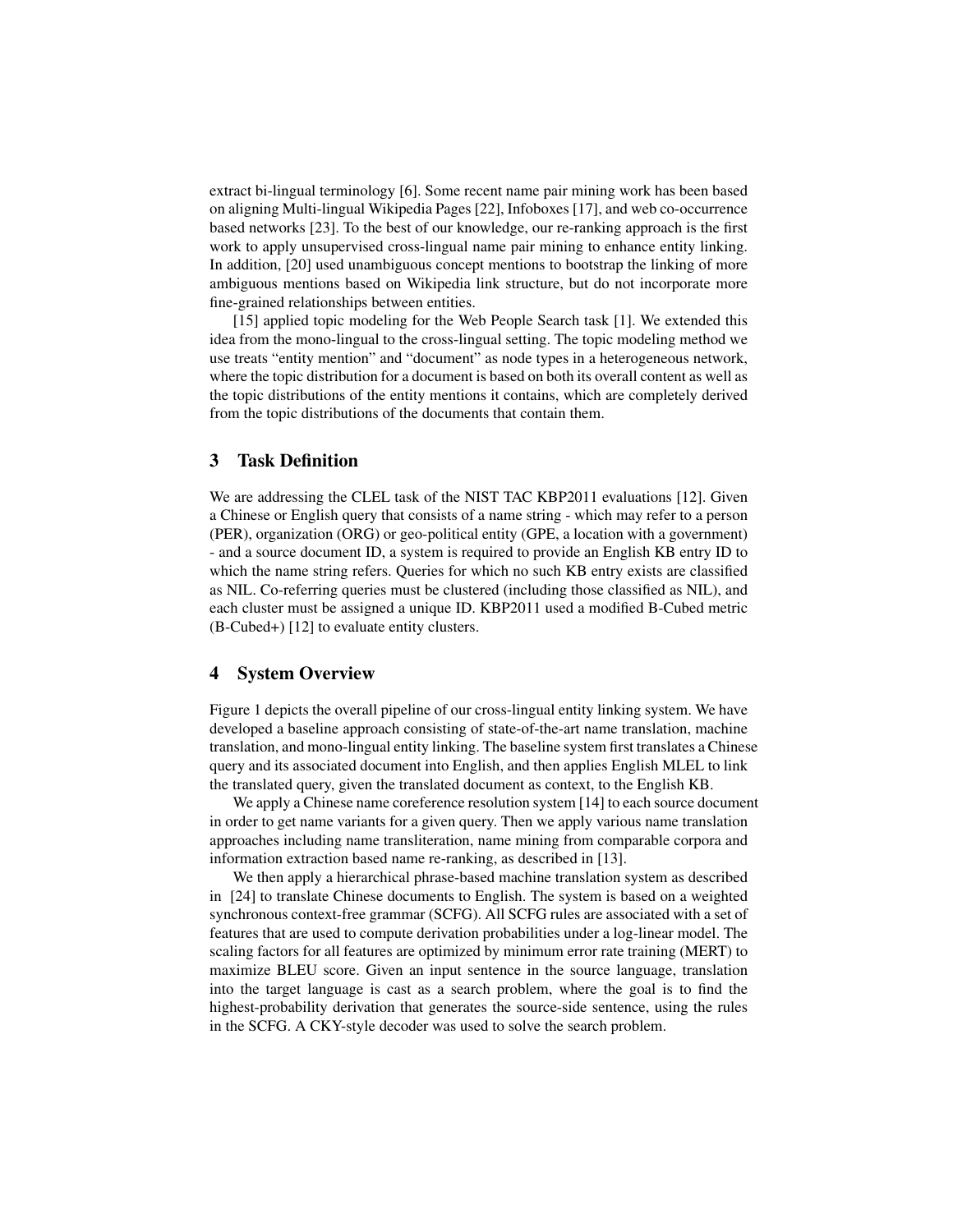

Fig. 1: Cross-lingual Entity Linking System Overview

After translating the queries and documents into English, we apply a high-performing English MLEL system [4] to link each query. This system includes two unsupervised rankers based on entity profile and document similarity features, and three supervised rankers(Maximum Entropy, Support Vector Machines and ListNet) based on surface features, document features, and profiling features (entity attributes that are extracted by a slot filling system).

We then developed a novel joint approach for translating and disambiguating entities through cross-lingual information network construction (section 5). From the information networks we can extract a context similarity score for each query, KB entry pair. This context similarity score is then combined with the MLEL scores (i.e. the results of applying MLEL to MT output) based on weights optimized from the KBP2011 training data set. In addition, we applied a new entity-driven topic modeling approach with biased propagation [5], to ensure the consistency of entity linking results within each topic cluster (section 6).

Finally, we implemented a simple substring matching based approach to NIL clustering. For Chinese queries, we apply a within-document Chinese coreference resolution system and some abbreviation gazetteers to expand each query (e.g. "魁北克/Quebec"), yielding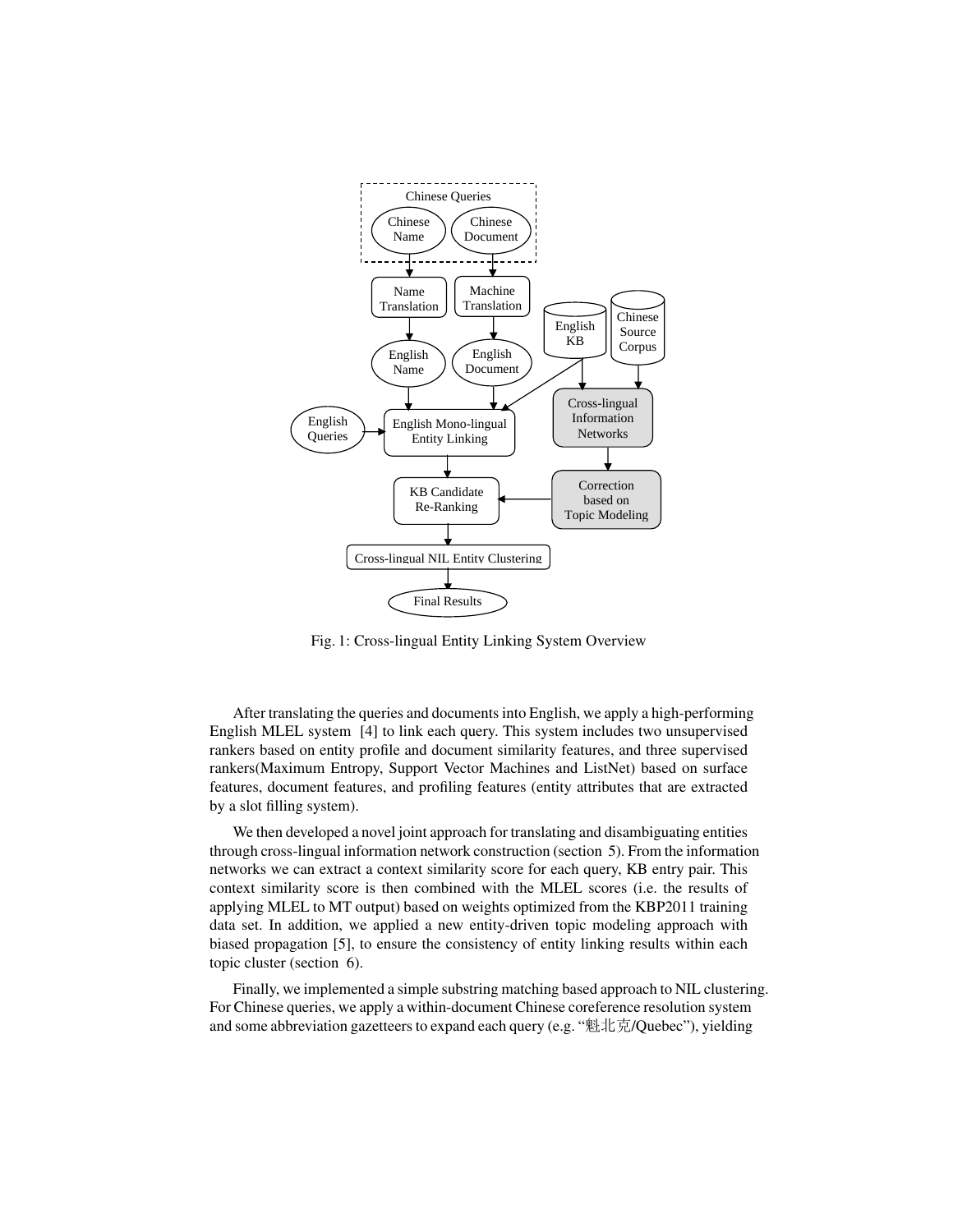a cluster of coreferential names ("魁北克, 魁北克集团/Quebec, Quebec group") for greedy matching.

### 5 Information Networks for CLEL

### 5.1 Motivations

As we pointed out in the introduction, both basic approaches to CLEL present problems. In addition, there are some characteristics specific to Chinese that can be addressed by adding more fine-grained contexts as ranking features. For example, when foreign politician names appear in Chinese documents, they normally only include last names. To some extent this introduces extra ambiguities to the cross-lingual setting.

Some entity mentions are more difficult to translate than others due to referential ambiguity. However, entity mentions can be disambiguated based on co-occurring entity mentions that are less ambiguous. When a human determines the referent of a query, one strategy is to first construct its *profile* from the text. This might include its title, origin, employer or social affiliations in the case of a person, or location and capital city in the case of a country, etc. To the extent that the corresponding relationships between queries and co-occurring entity mentions are significant, we expect them to be reflected in the KB structure (as relations between the target KB entry and other KB entries); thus, a query can be disambiguated by comparing a profile extracted from its surrounding text to profiles of candidate target KB entries, given in terms of the Wikipedia link structure, info boxes, and relations expressed in the KB entry's text. This method is reliable to the extent that the profile entity mentions are unambiguously associated with their own KB entries, and relations expressed in text are in fact expressed in the KB. If these conditions are met, unambiguous entity mentions can bootstrap disambiguation of more difficult cases in their profiles. Inspired by this intuition, we propose a novel approach to jointly mine entity translations and disambiguate entities based on entity profile comparison.

We exploit a representation called "Information Networks" [16] to model the profile for each query. This approach is effective for disambiguating queries with common organization names or person names to the extent that the query's profile is readily inferred from the context, and the profiles of competing target KB entries for a given query don't overlap. For example, if a query such as "*Supreme Court*", "*LDP (Liberty and Democracy Party)*", or "*Newcastle University*" has a country entity mention in its profile, it is fairly easy to disambiguate after comparing query profiles with candidate KB entry profiles. In practice, however, the extent to which entity profiles are explicitly presented varies. Table 1 presents the various types of contexts that may help disambiguate entities.

#### 5.2 Information Networks Construction

For a given Chinese query, we refer to the other entity mentions in the associated source document that are associated with the query as its *neighbors*. Here, association can consist of either an automatically extracted relationship or simple co-occurrence (note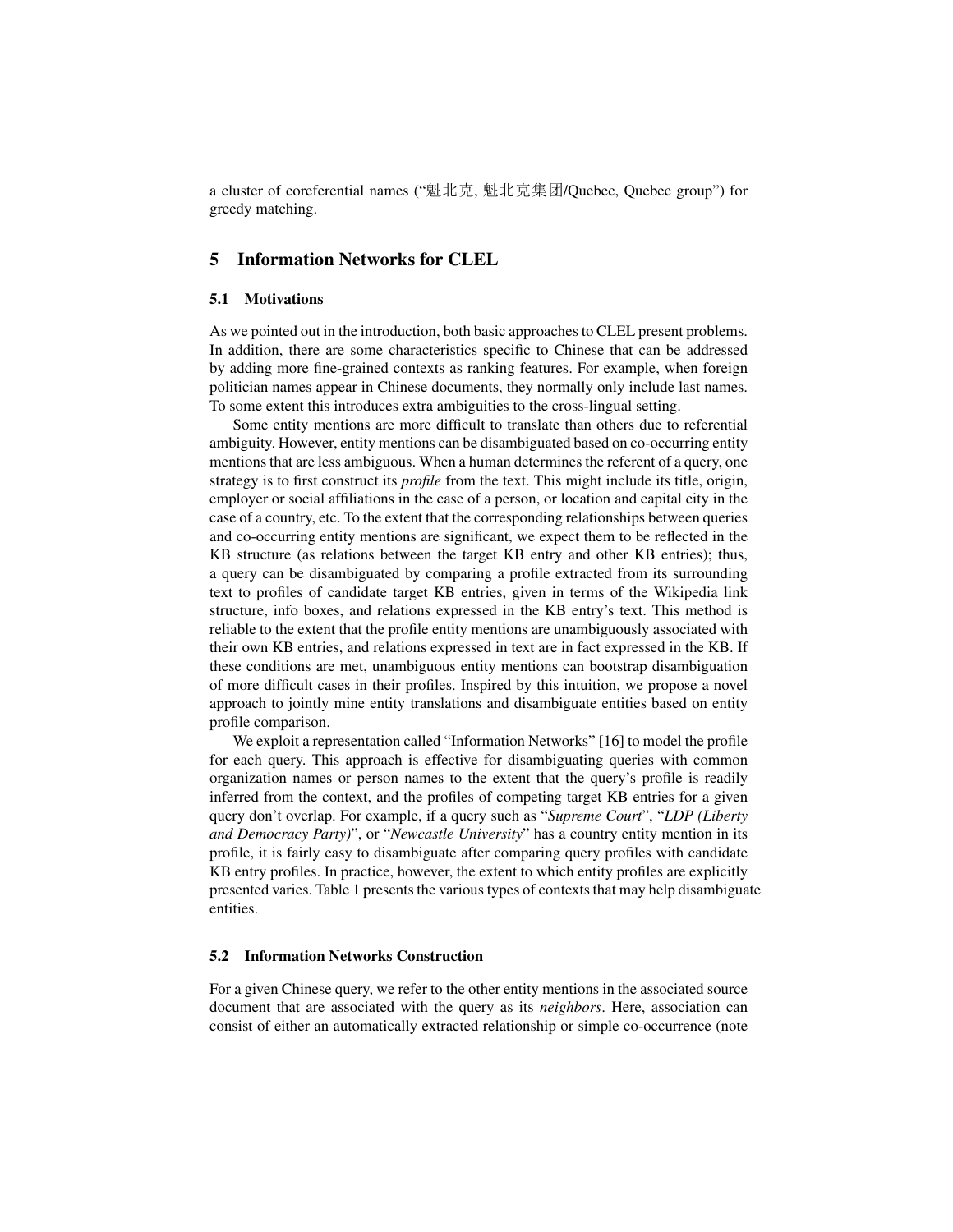| Context                     | Examples                                      |                                            |                                                                             |                                                                                                                                                                                   |                                                                                                                                                                                                         |  |  |  |  |
|-----------------------------|-----------------------------------------------|--------------------------------------------|-----------------------------------------------------------------------------|-----------------------------------------------------------------------------------------------------------------------------------------------------------------------------------|---------------------------------------------------------------------------------------------------------------------------------------------------------------------------------------------------------|--|--|--|--|
| Types                       | Query                                         | <b>KB</b> Node                             | Key<br>Context                                                              | <b>Context Sentence</b>                                                                                                                                                           | <b>Context Sentence Translation</b>                                                                                                                                                                     |  |  |  |  |
| $Co-$<br>occurrence         | 寒维利亚<br>(Sevilla)                             | Sevilla,<br>Spain                          | 西班牙<br>(Spain)                                                              | 西班牙两名飞行员 15日<br>举行婚礼, 从而成为西<br>班牙军队中首对结婚的<br>同性情侣。婚礼在 <b><i>塞维</i></b><br>利亚市政厅举行。                                                                                                | Two pilots had their wedding<br>in Spain on 15 <sup>th</sup> , and so they<br>became the first homosexual<br>couple who got married in<br>Spanish troops. The wedding<br>was held in Sevilla city hall. |  |  |  |  |
|                             | 民主讲步党<br>(Democratic<br>Progressive<br>Party) | Democratic<br>Progressive<br>Party, Bosnia | 波士尼亚<br>(Bosnia)                                                            | 波士尼亚总理塔奇克的<br>助理表示:  在中央政<br>府担任要职的两名他所<br>属的 <i>民主进步党</i> 党员也<br>将辞职。                                                                                                            | The assistant of Bosnia<br>Premier Taqik said two<br><b>Democratic Progressive</b><br>Party members who held<br>important duties in the<br>central government                                           |  |  |  |  |
| Part-<br>whole<br>Relation  | Fairmont                                      | Fairmont.<br>West Virginia                 | WV                                                                          | Verizon coverage in WV<br>is good along the<br>interstates and in the<br>major cities like<br>Charleston, Clarksburg,<br>Fairmont, Morgantown,<br>Huntington, and<br>Parkersburg. |                                                                                                                                                                                                         |  |  |  |  |
|                             | 曼彻斯特<br>(Manchester)                          | Manchester.<br>New<br>Hampshire            | 新罕布什尔州<br>(New Hampshire)                                                   | 曼彻斯特(新罕布什尔<br>MI)                                                                                                                                                                 | Manchester (New<br>Hampshire)                                                                                                                                                                           |  |  |  |  |
| Employer/<br>Title          | 米尔顿<br>(Milton)                               | NIL <sub>1</sub>                           | 巴西(Brazil);<br>代表<br>(representative)                                       | 巴西政府高级代表米尔<br>顿                                                                                                                                                                   | Milton, the senior<br>representative of Brazil<br>government                                                                                                                                            |  |  |  |  |
|                             |                                               | NII.2                                      | 厄瓜多尔皮钦查<br>省 (Pichincha<br>Province.<br>Ecuador);<br>省长 (Governor)          | 厄瓜多尔皮钦查省省长<br>米尔顿                                                                                                                                                                 | Milton, the Governor of<br><b>Pichincha Province,</b><br><b>Ecuador</b>                                                                                                                                 |  |  |  |  |
| Start-<br>Position<br>Event | 埃特尔 (Ertl)                                    | NIL <sub>3</sub>                           | 智利 (Chilean)<br>奥委会 (Olympic<br>Committee)<br>选为 (elected)<br>主席 (chairman) | 智利击剑联合会领导人<br>埃特尔今晚被选为该国<br>奥委会新任主席                                                                                                                                               | The leader of Chilean<br><b>Fencing Federation Ertl</b><br>was elected as the new<br>chairman of this country's<br><b>Olympic Committee</b><br>tonight.                                                 |  |  |  |  |
| Affiliation                 | 国家医药局<br>(National<br>Medicines<br>Agency)    | NIL <sub>4</sub>                           | 保加利亚<br>(Bulgarian)                                                         | 保加利亚 <i>国家医药局</i>                                                                                                                                                                 | <b>Bulgarian National</b><br><b>Medicines Agency</b>                                                                                                                                                    |  |  |  |  |
| Located<br>Relation         | 精细化工厂<br>(Fine Chemical<br>Plant)             | NIL <sub>6</sub>                           | 芜湖市<br>(Wuhu City)                                                          | 芜湖市 <i>精细化工厂</i>                                                                                                                                                                  | Fine Chemical Plant in<br>Wuhu City                                                                                                                                                                     |  |  |  |  |

Table 1: Information Networks Examples for Entity Disambiguation

that co-occurrence is determined after coreference resolution). We apply a state-of-the-art bi-lingual (English and Chinese) IE system [11, 3] to extract relations and events defined in the NIST Automatic Content Extraction Program (ACE 2005) program <sup>1</sup>. Each IE system includes tokenization/word segmentation, part-of-speech tagging, parsing, name tagging, nominal mention tagging, entity coreference resolution, time expression extraction and normalization, relation extraction, and event extraction. Names are identified and classified using a Hidden Markov Model. Nominals are identified using a Maximum Entropy (MaxEnt)-based chunker and then semantically classified using statistics from the ACE training corpora. Entity coreference resolution, relation extraction, and event extraction are also based on MaxEnt models, incorporating diverse lexical, syntactic,

<sup>1</sup> http://www.itl.nist.gov/iad/mig/tests/ace/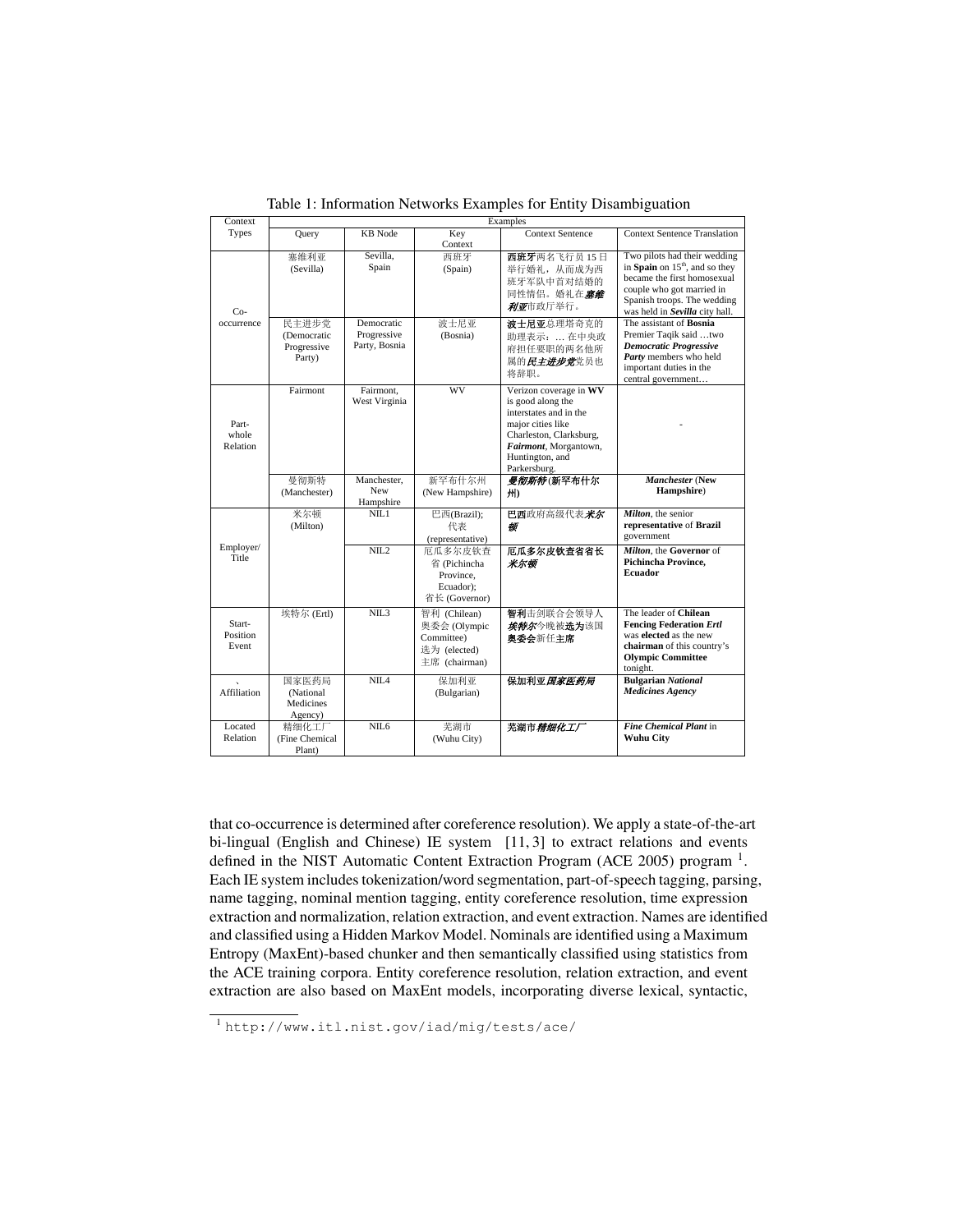semantic, and ontological knowledge. In addition, we apply a state-of-the-art slot filling system [4] to identify KBP slot values for each person or organization entity that appears as a query in the source documents. This system includes a bottom-up pattern matching pipeline and a top-down question answering (QA) pipeline.

For a given KB entry, we determine its neighbors by first applying the above extraction techniques to the associated Wikipedia article, and then by utilizing Wikipedia article link information: any two KB entries are considered neighbors if a link to one KB entry appears in the text (Wikipedia page) of the other.

#### 5.3 Information Networks based Re-Ranking

As alluded to above, a query's neighbors may refer to the neighbors of its referent in the KB. Therefore, low baseline scores may be boosted based on the high scores of neighbor pairs. In particular, when choosing between two KB referents for a given query, we want to give more weight to the KB entry whose KB neighbors are likely to be the intended referents of the context neighbors of the query in question. The baseline system generates N-Best KB entries for each query, with a confidence value for each hypothesis. For each link type (ACE relation, ACE event, KBP attribute or co-occurrence) in the information networks of a query and a candidate KB entry, we counted the number of matched context entity pairs, and used these statistics as additional features for re-ranking. Together with the baseline confidence values, these features are sent to a supervised re-ranker based on Maximum Entropy, which was trained using the KBP2011 training data.

# 6 Topic Modeling for CLEL

The information networks we constructed capture each query's local (within-document) context but fail to incorporate global (cross- document) context. A document in which an entity is mentioned will normally contain only a small subset of the information that could, in principle, be used to distinguish it from other entities. One way to alleviate this problem would be to simply construct links between entity mentions irrespective of document boundaries; however, this would likely do more harm than good due to noise introduced by ambiguous names. To capture entities' global context we apply an entity-driven topic modeling framework adapted from [5].

The underlying intuition, when applied to the task at hand, is that the topic of a document is based primarily on its own explicit content, but is influenced to some extent by the topic of each entity contained therein, each of which is determined based on the topic of each document in which it appears. To incorporate both the textual information and the relationships between documents and entities, we use a biased regularization framework in which regularization terms are added to the log-likelihood topic distribution, and are subject to the constraint that the probability of an entity having a given topic is equal to the mean of the probabilities that each of its containing documents have that topic. A regularization term for a given entity type represents the difference between the probability that a document has a given topic and the mean of the probabilities associated with each entity it contains having that topic. A loss function is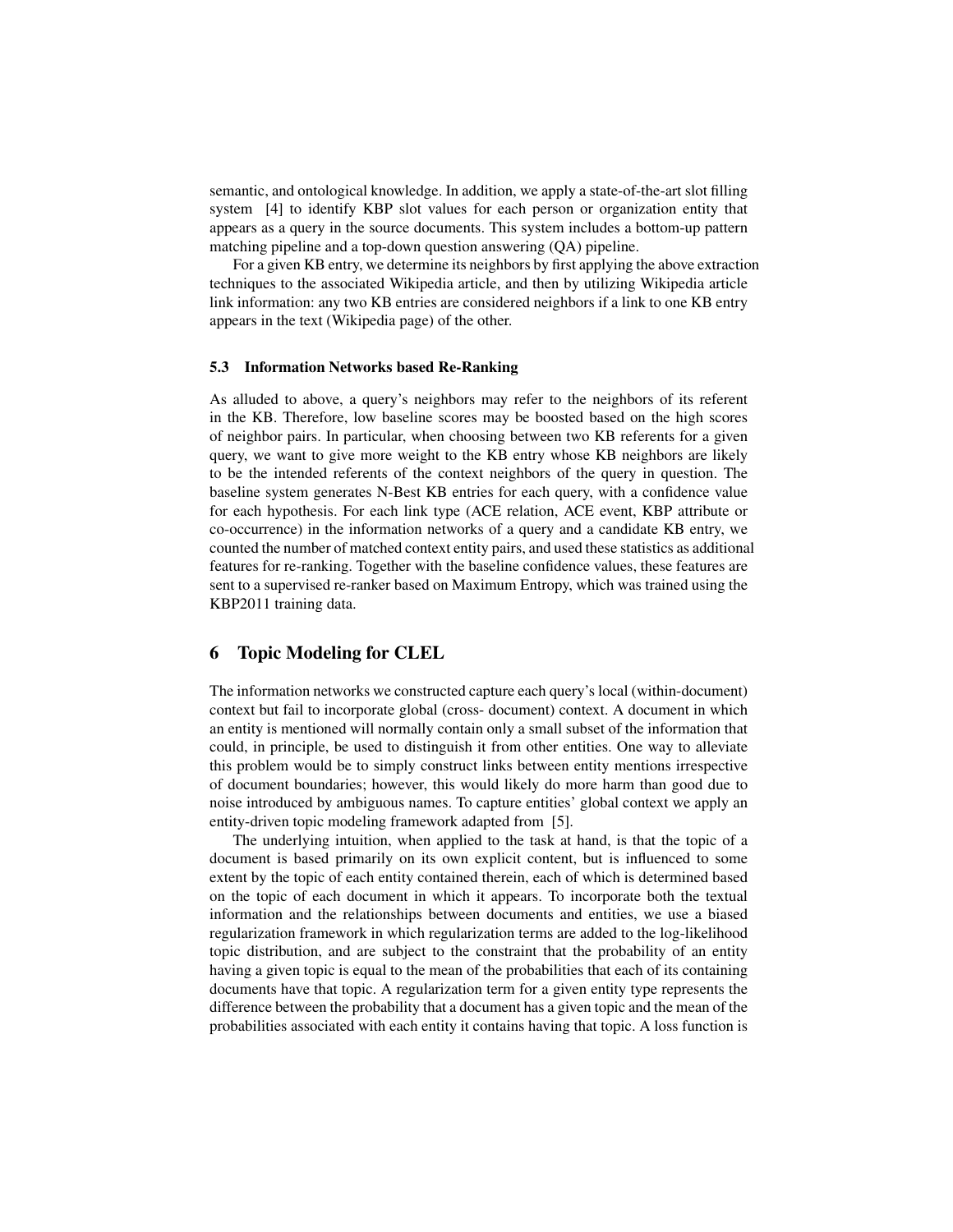defined as the difference between the topic probabilities for documents and those of the entities they contain, which is minimized via generalized expectation-maximization. Finally, each document and each entity is considered a member of the topic cluster whose topic it's most strongly associated with. As the regularization parameter approaches 0 the model is reduced to standard probabilistic latent semantic analysis.

For each source document we extract its metadata, as well as English and Chinese named entities, using a bi-lingual named entity extraction system [14] which consists of a Hidden Markov Model (HMM) tagger augmented with a set of post-processing rules. The number of topics was estimated based on the percentage of clusters per query in the training data. After extracting topic clusters, we applied majority voting among the queries which have the same name spelling and belong to the same topic cluster, to ensure that they each link to the same target KB entry. Thus, two queries with the same namestring can be linked to different KB entries only if they have different topics.

# 7 Experiments

#### 7.1 Data

The Chinese source collection includes approximately one million news documents from Chinese Gigaword. The English reference Knowledge Base consists of 818,741 nodes derived from an October 2008 dump of English Wikipedia. We used the KBP 2011 Cross-lingual Entity Linking training data set to develop our systems, and then conducted a blind test on KBP2011 Cross-lingual Entity Linking evaluation data set. The detailed data statistics are summarized in Table 2.

| Corpus     |         | # Oueries |              |            |  |  |  |  |
|------------|---------|-----------|--------------|------------|--|--|--|--|
|            |         | Person    | Organization | <b>GPE</b> |  |  |  |  |
| Training   | English | 168       | 253          | 243        |  |  |  |  |
|            | Chinese | 649       | 407          | 441        |  |  |  |  |
| Evaluation | English | 183       | 269          | 303        |  |  |  |  |
|            | Chinese | 641       | 441          | 399        |  |  |  |  |

Table 2: Data sets

#### 7.2 Overall Performance

Performance on the cross-lingual entity linking task both before and after applying our enhancements are summarized in Table 3. Source language information networks and topic modeling have significantly improved the results for Chinese queries, especially for the person (PER) and geo-political (GPE) types. Performance on PER queries is significantly worse for Chinese than for English, mainly because the translation of PER names is the most challenging among the three entity types; however, our enhancements were particularly beneficial for this category in which our system acheived the highest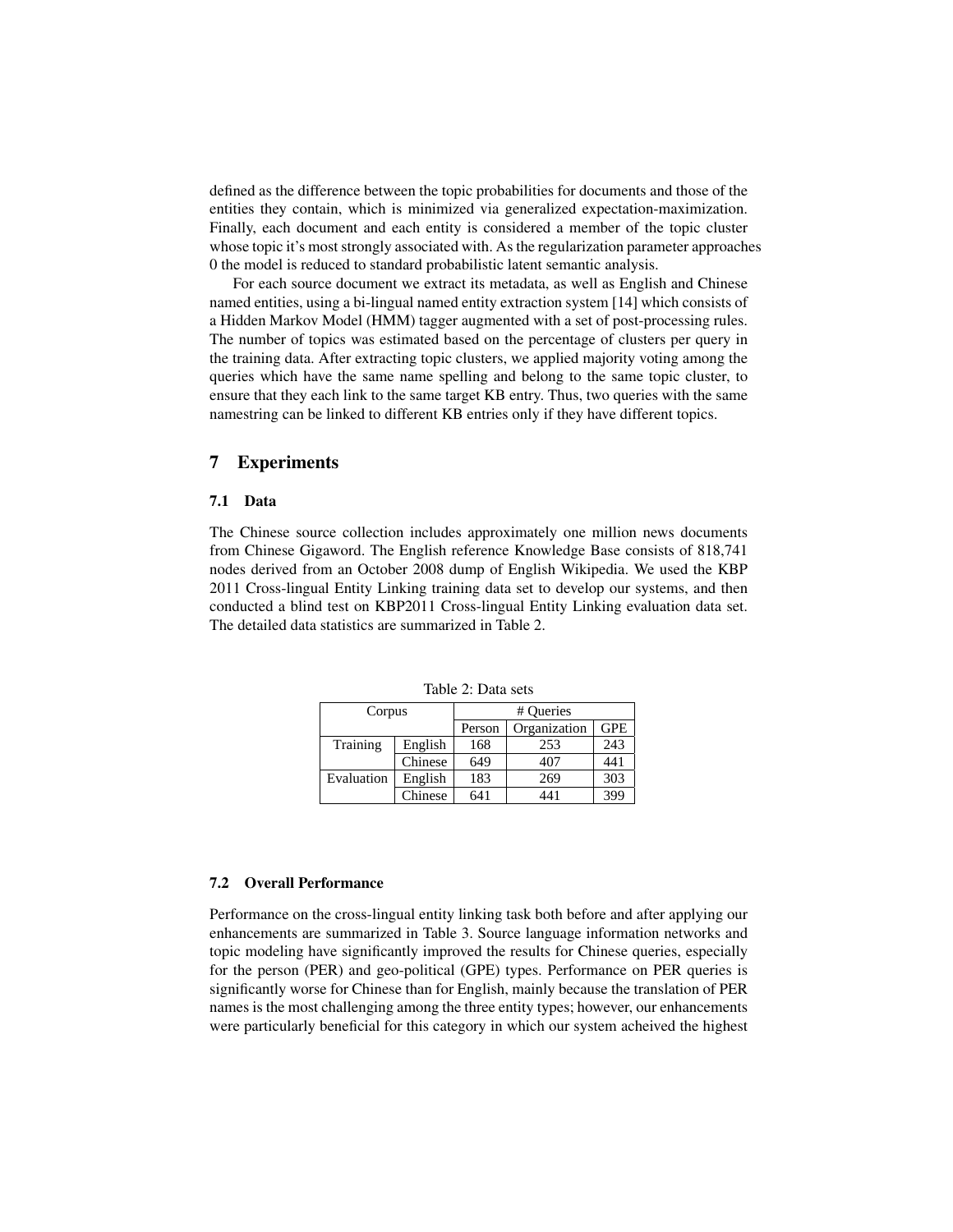score. On the other hand, we found that for some Chinese names, their Chinese mentions are actually less ambiguous than their English mentions because the mapping from Chinese character to pinyin is many-to-one. Therefore, Chinese documents can actually help link a cross-lingual cluster to the correct KB entry, which is the reason some small gains were achieved in the F-measure for English queries. The overall F-measure was improved from 65.4% to 76.6%.

| Entity     | Chinese         |      |          |      |                 | English |          |      |      |      |      |      |
|------------|-----------------|------|----------|------|-----------------|---------|----------|------|------|------|------|------|
| Type       | <b>Baseline</b> |      | Enhanced |      | <b>Baseline</b> |         | Enhanced |      |      |      |      |      |
|            | P               | R    | F        |      | R               | F       | P        | R    |      | р    | R    | F    |
| PER        | 37.5            | 42.0 | 39.6     | 65.1 | 73.1            | 68.9    | 74.7     | 73.3 | 74.0 | 76.3 | 76.1 | 76.2 |
| <b>GPE</b> | 73.5            | 74.9 | 74.2     | 83.3 | 83.9            | 83.6    | 82.1     | 81.2 | 81.6 | 82.1 | 82.3 | 82.2 |
| <b>ORG</b> | 68.3            | 83.9 | 75.3     | 69.7 | 85.7            | 76.8    | 77.5     | 81.0 | 79.2 | 80.3 | 84.9 | 82.5 |
| ALL        | 56.3            | 63.4 | 59.6     | 71.0 | 79.8            | 75.1    | 78.4     | 79.0 | 78.7 | 79.9 | 81.7 | 80.8 |

Table 3: Cross-lingual Entity Linking Evaluation Results (%)

#### 7.3 Discussion

In Figure 2 we present the distribution of 1,481 Chinese queries in the KBP2011 CLEL evaluation corpus in terms of the various techniques needed to disambiguate them as well as their difficulty levels. The percentage numbers are approximate because some queries may rely on a combination of multiple strategies.



Fig. 2: Distribution of CLEL queries according to difficulty levels

– *(1) Easy Queries*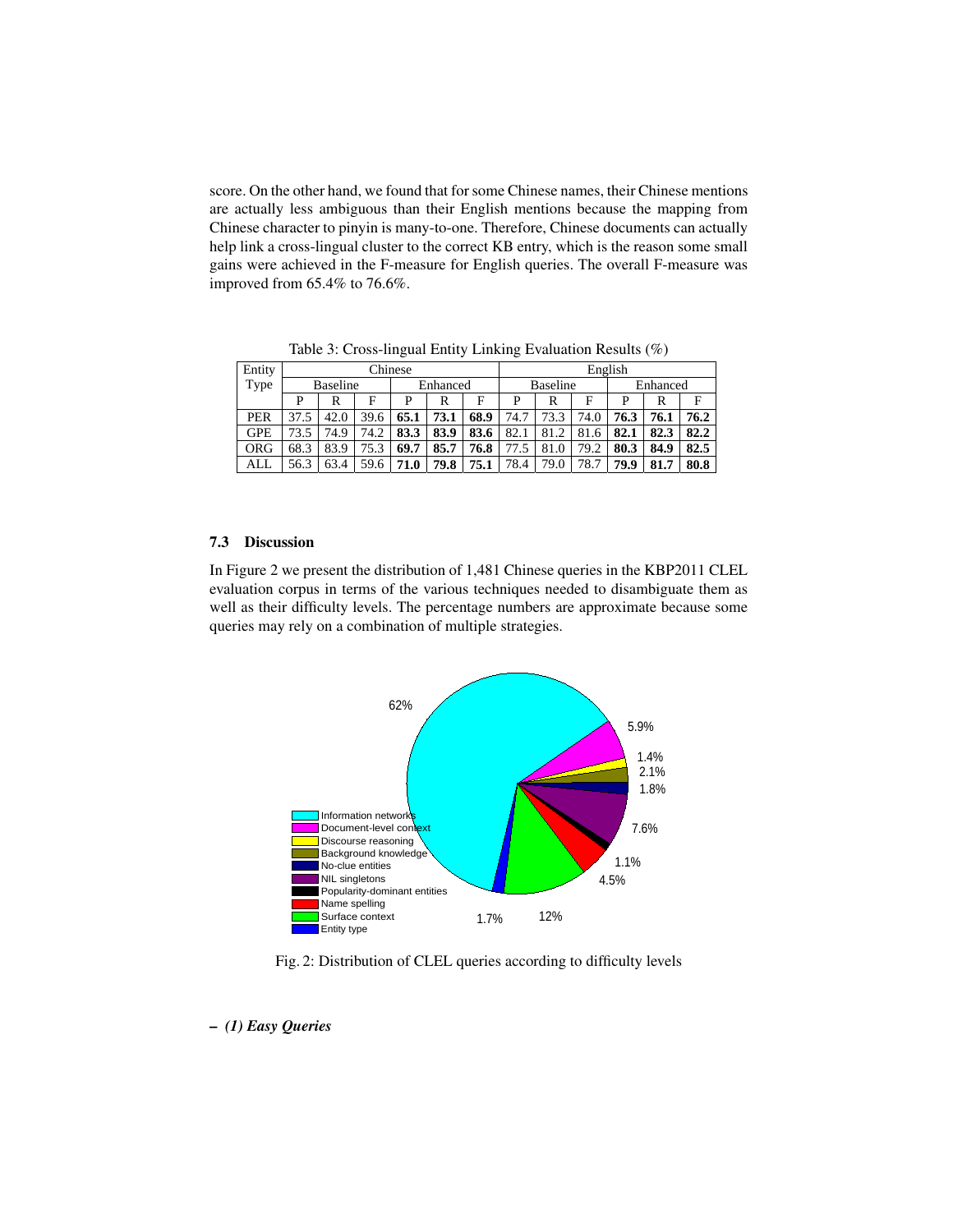*NIL singletons*: About 7.6% of the queries are singleton entities (e.g. "-ˇÆ 团/Zhongly Group", "丰华中文学校/Fenghua Chinese School"), in that they only appear in one query and do not have a corresponding KB entry.

*Name spelling*: 4.5% of the queries can be disambiguated because their full names appear in the source documents. For example, "莱赫. 卡钦斯基/ Lech Aleksander Kaczynski" and "雅罗斯瓦夫. 卡钦斯基/ Jaroslaw Aleksander Kaczynski", "田中角 荣/ Kakuei Tanaka" and "田中真纪子/ Makiko Tanaka" can be disambiguated based on their first names.

### – *(2) Queries Linked by Baseline Methods*

*Surface context*: 12% of the queries can be disambiguated based on lexical features or string matching based name coreference resolution. For example, for a query " $\mathbb {E}$  $\overline{\text{f7}}$ /Asian Development Bank" that appears in the title of a document, a CLEL system simply needs to recognize its full name "亚州开发银行/Asian Development Bank" later in the document in order to link it to the correct KB entry.

*Popularity-dominant entities*: A few (only 1.1%) of the queries are popular entities, such as "路透社/ Reuters"; such queries can be correctly linked using popularity features alone.

*Entity type*: For 1.7% queries, entity type classification is crucial. For example, if we know " $\mathcal{W} \boxtimes$ /Sabah" is a geo-political entity instead of a person in the source document, we can filter out many incorrect KB candidates.

#### – *(3) Queries Linked by Enhanced Methods*

*Information networks*: As we have discussed in Table 1, many entities (62% of the evaluation queries) can be linked based on contextual information networks. Such information is particularly effective for those entities that may be located in or affiliated with many different locations. For example, almost every city has a "交通广播电 台/Traffic Radio", and every country has a "联邦法院/Federal Court", so it's important to identify the other context entities with which the query entities are associated. Information networks can be very helpful to disambiguate highly ambiguous geo-political names if we can identify higher-level context entities that subsume them. For example, there are many different KB candidates for the query with the common name, " $\frac{m}{\sqrt{2}}\oplus N/$ Hyderabad"; we can correctly disambiguate the query if we know which place (e.g. " Andhra Pradesh") the query is part of.

*Topic Modeling*: Document-level contexts, including what can be induced from topic modeling, are important for disambiguating uncommon entities (e.g. when  $\theta$ ) 姆斯/Harms" refers to "Rebecca Harms", as opposed to "Healing of Harms" which is more likely on a relative frequency basis). For example, for the following two entities with the same name"何伯/He Uncle", which are in the in the same city "Hong Kong", we will need to discover that one query refers to "a man with surname He", while the other refers to "He Yingjie" based on their associated topic distributions.

document 1: "其中,81岁姓何老翁昨趁假期,...何伯不慎失足跌倒.../Among them, the 81 year old man with last name He, ..., ..., He Uncle fell down..."

document 2: "有位何伯,...此人是...创办人何英杰。/there is a person named He Uncle, .... This person is He Yingjie, who is the founder of ...".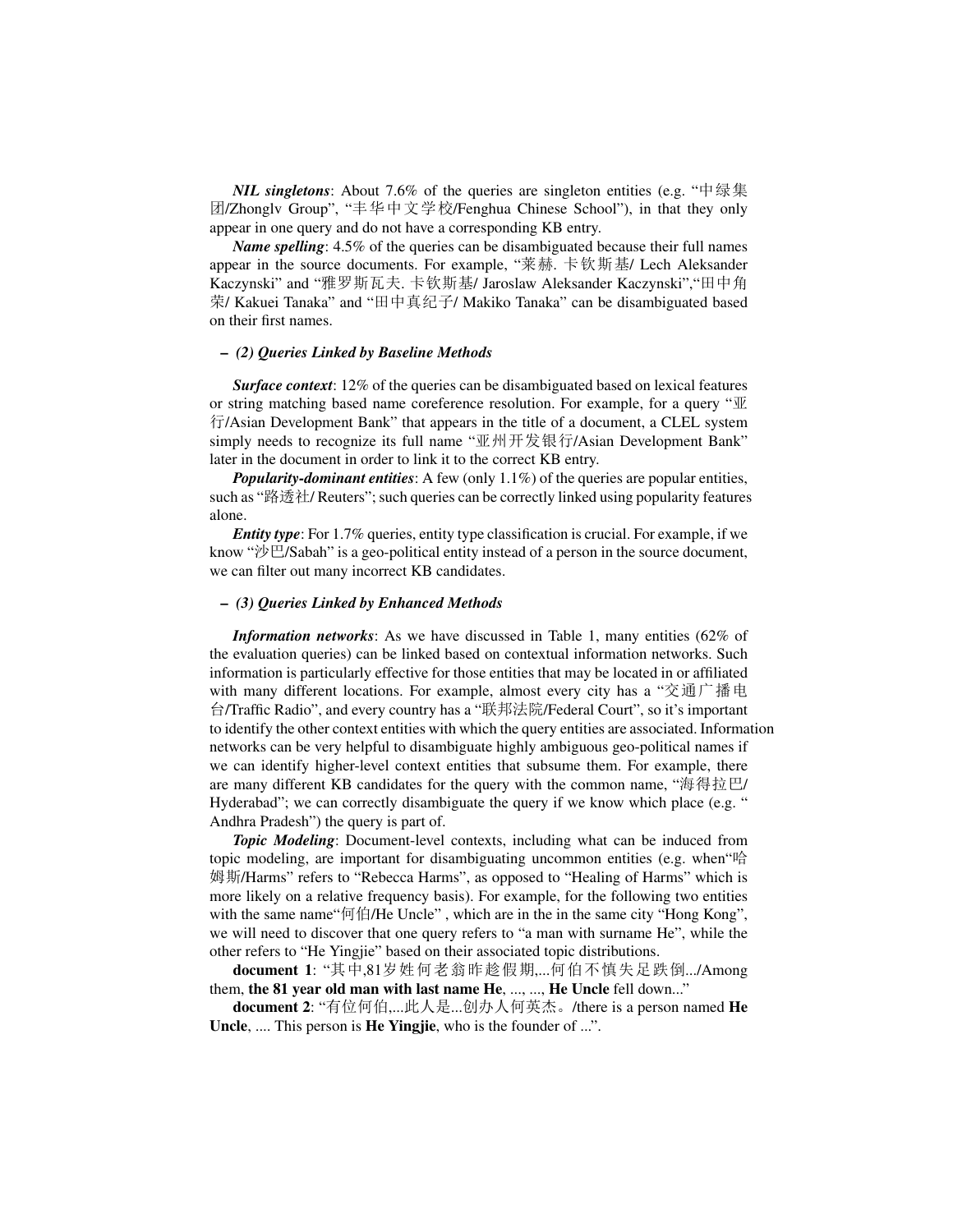### – *(4) Remaining Difficult Queries*

*Discourse reasoning*: A few queries require cross-sentence shallow reasoning to resolve. For example, in a document including a query "三沙镇/Sansha Town", most sentences only mention explicit contexts about " $\equiv$   $\mathcal{V}\ddot{\equiv}$  /Sansha Port", and that it's located in "Fujian Province". These contexts must be combined, under the assumption that "Sansha Port" is likely to be located in "Sansha Town", in order to disambiguate the query.

*Background knowledge*: About 2% queries require background knowledge to translate and disambiguate. For example, if "梁泰龙" refers to a Korean person then the English translation is "Jonathan Leong", but if the name refers to a Chinese person the translation should be "Liang Tailong". Thus, the correct translation of a persons name may depend on his nationality, which might be revealed explicitly or implicitly in the source documents.

*No-clue entities*: Some challenging queries are not involved in any central topics of the source documents, and as a result systems tend not to link them to any KB entries; in addition, their mentions have no significant context in common. For example, some news reporters such as " $\&$   $\forall$   $\forall$   $\forall$   $X$ iaoping Zhang", and some ancient people such as " $\oplus$ 拯/Bao Zheng" were selected as queries.

### 8 Conclusions and Future Work

In this paper we described a high-performing cross-lingual entity linking system. This system made use of some novel approaches - aligning Chinese source and English KB based information networks and entity-driven topic modeling - to enhance a strong baseline pipeline previously used for this task. In the future, we will add more global evidence into information networks, such as temporal document distributions. We are also interested in incorporating additional source languages (e.g. the triangle links among English, Chinese and Japanese).

### Acknowledgements

The work was supported in part by the U.S. National Science Foundation grants IIS-0953149, IIS-1144111, IIS-0905215, CNS-0931975, the U.S. Army Research Laboratory under Cooperative Agreement No. W911NF-09-2-0053 (NS-CTA), the U.S. DARPA Broad Operational Language Translations program, the U.S. Air Force Office of Scientific Research MURI award FA9550-08-1-0265. The views and conclusions contained in this document are those of the authors and should not be interpreted as representing the official policies, either expressed or implied, of the U.S. Government. The U.S. Government is authorized to reproduce and distribute reprints for Government purposes notwithstanding any copyright notation here on.

### References

1. Artiles, J., Borthwick, A., Gonzalo, J., Sekine, S., Amigo, E.E.: WePS-3 Evaluation Campaign: Overview of the Web People Search Clustering and Attribute Extraction Task. In: Proc. CLEF 2010 (2010)